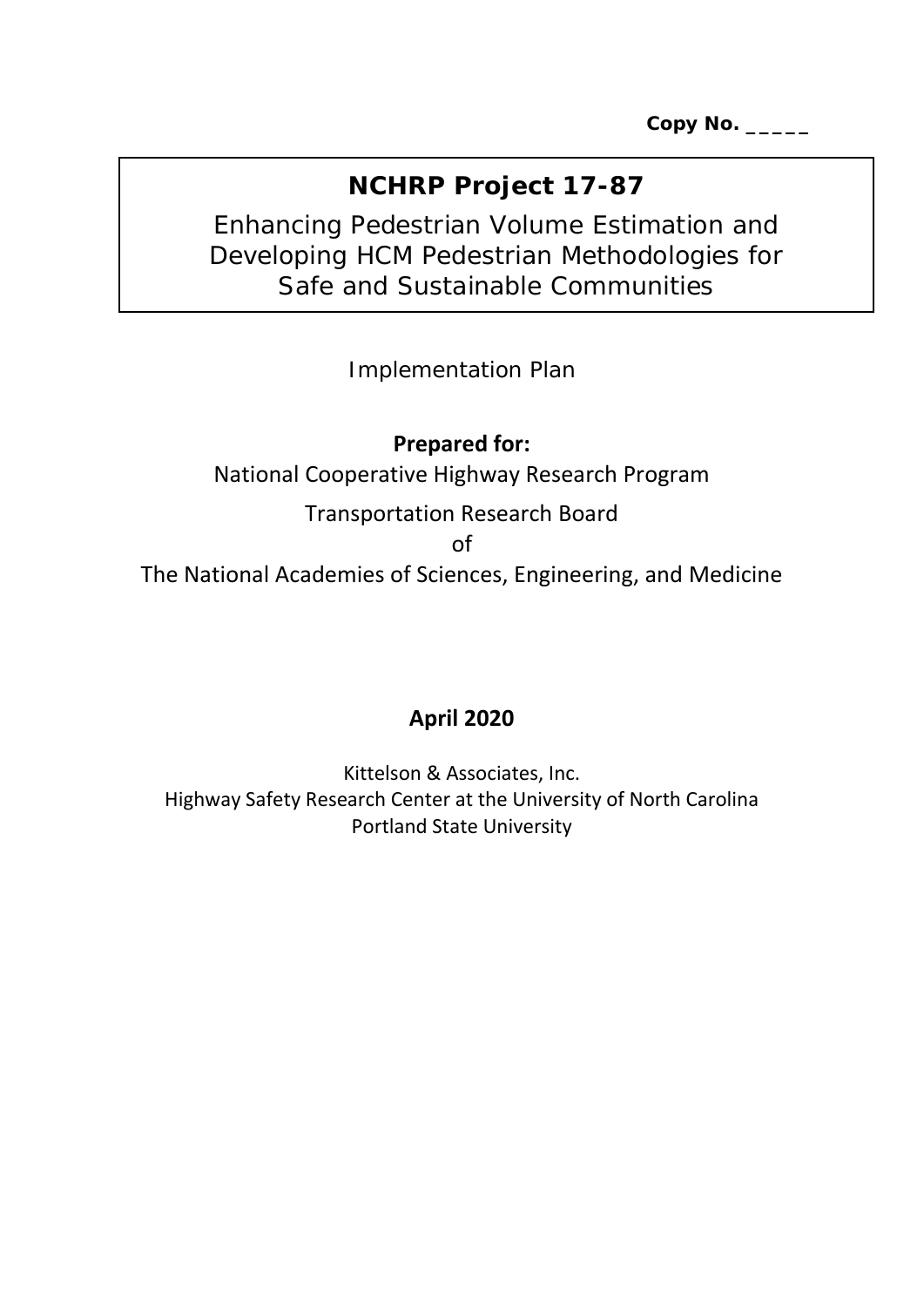# Implementation of Research Findings and Products

## Introduction

NCHRP Project 17-87 investigated how the presence of specific pedestrian safety countermeasures (marked crosswalks, median island refuges, rectangular rapid-flashing beacons [RRFBs], and leading pedestrian intervals [LPIs]) affects pedestrian satisfaction. The project also updated the *Highway Capacity Manual's* (HCM's) pedestrian delay methodologies and developed a recommended approach to measuring the quality of service (QOS) of pedestrian networks ranging in size from a neighborhood or campus to an entire city. The project produced the following products:

- *Guide to Pedestrian Analysis.* This guide, intended for publication in the NCHRP Research Report series, will serve as a resource for practitioners, documenting the state-of-the-practice of pedestrian volume counting, pedestrian safety analysis, pedestrian operations analysis, and pedestrian QOS analysis.
- **Updated pedestrian level of service (LOS) procedure for uncontrolled pedestrian crossings.** Using data gathered through intercept surveys and video observations, the project developed a model to estimate pedestrian satisfaction at uncontrolled pedestrian crossings that is sensitive to specific types of safety countermeasure(s) that may exist at the crossing, as well as more generally to the effects of safety countermeasures on reducing crossing distance and improving motorist yielding rates. The new method and accompanying LOS thresholds are described in a proposed update to HCM Chapter 20, illustrated in a proposed updated example problem in HCM Chapter 32, and implemented via an Excel-based computational engine.
- **Updated pedestrian delay methods for signalized and uncontrolled crossings and urban street segments.** The project fixed issues identified with the motorist-yielding component of the current HCM pedestrian delay method for uncontrolled crossings and the "roadway crossing difficulty" factor used in the current HCM urban street pedestrian LOS method. The project also updated the HCM's table of default motorist yielding rates for various safety countermeasures, based on a synthesis of the literature and this project's data collection. Finally, the project expanded the range of crossing scenarios covered by the HCM pedestrian delay method for signalized crosswalks. The new and updated methods are described in proposed updates to HCM Chapters 18–20, illustrated in proposed example problems in HCM Chapters 31 and 32, and implemented via Excel-based computational engines.
- **Recommended approach for measuring pedestrian network QOS.** The project developed proposed text for an update of *NCHRP Report 825: Planning and Preliminary Engineering Applications Guide to the HCM* (PPEAG) describing an approach for measuring network QOS. The project also developed proposed updates to other portions of the PPEAG for consistency with the proposed changes to the HCM.
- **Presentation materials.** The project developed PowerPoint slides that can be used for purposes ranging from a one-hour webinar to a one-day workshop on the *Guide to Pedestrian Analysis* and new HCM pedestrian analysis methods.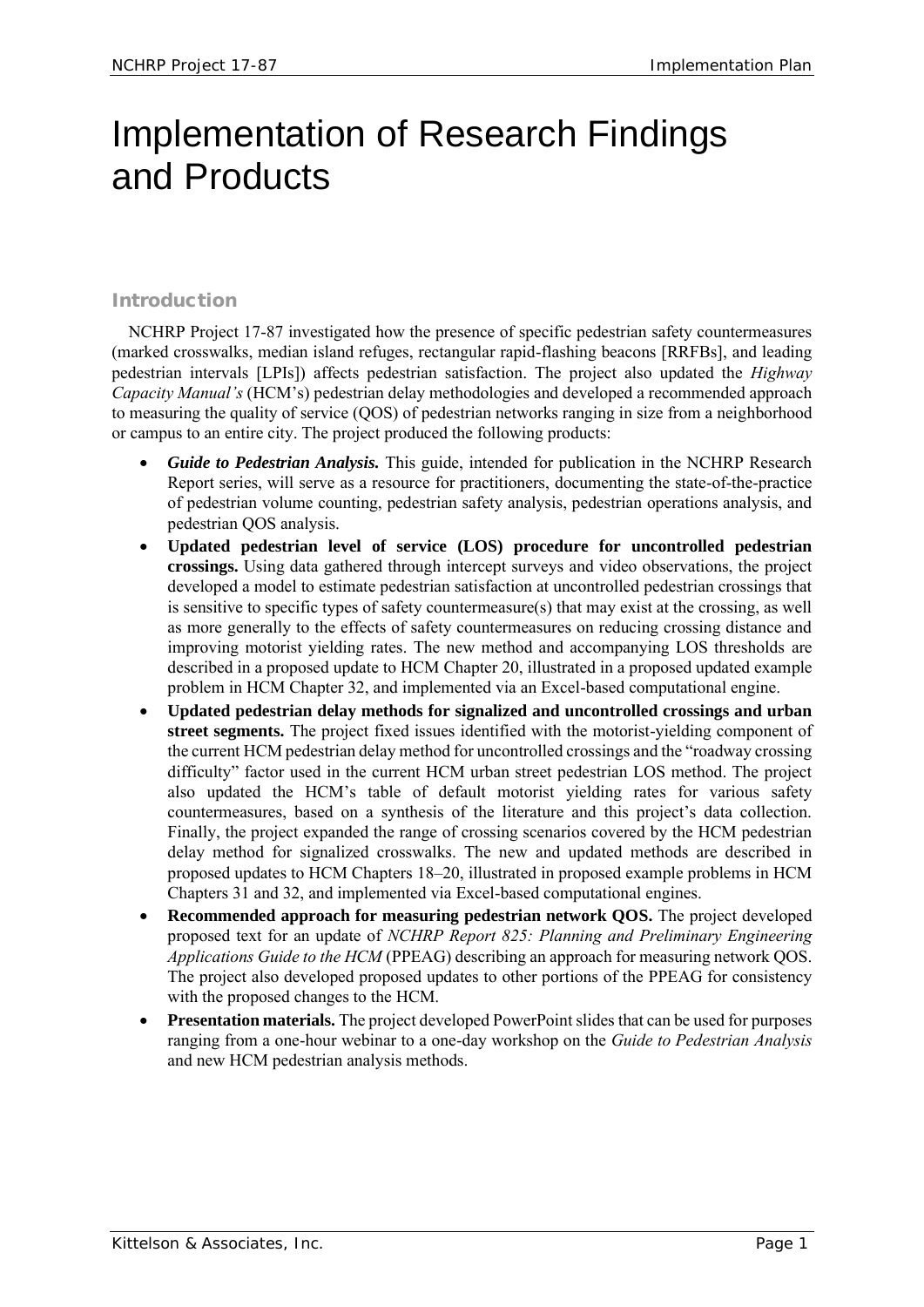The following implementation activities within the scope of NCHRP Project 17-87 have already been performed or are in process:

- A **peer-exchange workshop** to introduce the guide to representatives of more than 25 organizations recognized as leaders in addressing pedestrian transportation needs.
- **Semiannual updates** about the project to the Transportation Research Board (TRB) Committees on Highway Capacity and Quality of Service (HCQS) and Pedestrians, and a **committee workshop** for the HCQS Committee at the 2020 TRB Annual Meeting on the proposed HCM chapter updates.
- A 3–4 minute **video** introducing the guide will be completed prior to the completion of the project.
- A **TRB webinar** slot about the guide and HCM chapter updates has been reserved for spring 2020; a date for the webinar will be scheduled once the guide enters the NCHRP publication process.
- The **draft HCM chapters and computational engines** have been forwarded to the HCQS Committee for review and comment.

## Recommendations for Putting Research Products into Practice

#### *Guide to Pedestrian Analysis*

As mentioned above, implementation activities related to the guide have already started, by raising awareness of the guide with potential early implementers via the peer exchange workshop, and by developing material for a TRB webinar that will reach a broader audience. Additional potential implementation activities for the guide include:

- **Additional workshops.** A series of workshops could be held in selected metropolitan areas around the U.S., to train practitioners from state departments of transportation (DOTs), metropolitan planning organizations (MPOs), local governments, academics, and private consultants on applications of the guide. The workshops could also include hands-on practice in using the new and updated HCM pedestrian procedures.
- **Conference and meeting presentations.** Potential organizations that could be targeted for presentations include:
	- **Institute of Transportation Engineers (ITE) Annual Meeting** (August 2020, New Orleans). ITE is reserving a slot for a presentation on NCHRP Project 17-87 in a session on pedestrian safety.
	- **American Association of State Highway and Transportation Officials (AASHTO) Active Transportation Council Meeting** (summer 2020, location to be determined). A presentation would expose active transportation leaders at state DOTs to the guide, as well as demonstrate an outcome of AASHTO-funded research.
	- **Walk/Bike/Places Conference** (August 2020, Indianapolis) and/or **Association of Pedestrian and Bicycle Professionals (APBP) webinar or meeting.** Presentations would expose a variety of active transportation professionals to the guide.
	- **TRB Annual Meeting** (January 2021, Washington, DC). Existing presentation material could be adapted for use in a half-day Sunday or Thursday workshop.

#### **HCM Chapter Updates**

Implementation began with HCQS Committee updates and posting the draft chapters, supporting working papers, and computational engines on the HCQS Committee's chapter review website. A commenting deadline has been set for mid-March 2020. Following receipt of committee comments (and panel comments, if any), the research team will prepare and post responses to each comment and post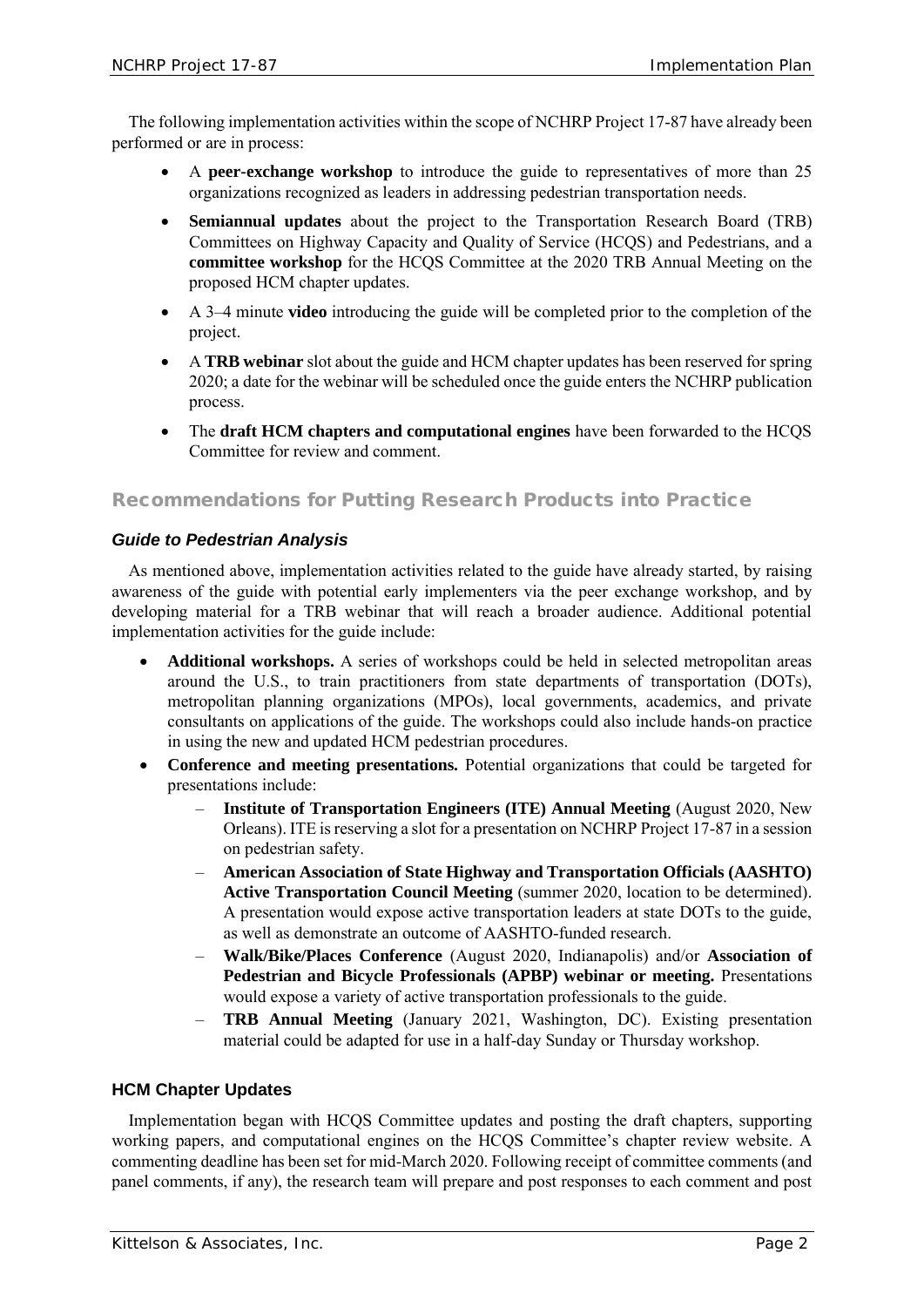adoption draft versions of the chapters on the committee review website. The committee will vote to approve the chapters at their midyear meeting in June 2020. Based on the most recent information we have from TRB, all updates to the HCM 6<sup>th</sup> Edition that have already been approved or that are approved no later than the midyear meeting will be bundled together into a HCM "Version 6.1" update that will enter the TRB editing process, with publication expected in late 2020.

The process for issuing updates to printed HCM chapters (Chapters 1–24) has not yet been determined. Updates to online-only HCM chapters (Chapters 25 and up) will be posted on the online HCM Volume 4 (hcmvolume4.org), which is accessible to all. An e-mail will be sent to all registered users of HCM Volume 4 notifying them of the availability of the new material. The computational engines will also be posted on HCM Volume 4 and will become a committee responsibility to maintain. The committee will also be responsible for addressing user questions on the new material as they are submitted.

Potential awareness-raising implementation activities for the new chapters include all those listed above for the guide, plus the following:

- **TRB webinar** on the HCM Version 6.1 updates, once available, of which the pedestrian methods would be a part. This webinar would reach an audience of transportation planners, engineers, and researchers.
- **TRB paper(s)** on the development of the HCM pedestrian crossing satisfaction LOS method, the updates to the HCM uncontrolled crossing pedestrian delay method, and/or the extensions to the signalized crosswalk pedestrian delay methods.
- *ITE Journal* **article(s)** about the HCM Version 6.1 updates and/or the *Guide to Pedestrian Analysis.*

#### **PPEAG Updates**

Two potential avenues are available for making the proposed PPEAG updates available to practitioners relatively quickly. The first and easier, although less-desirable, option would be to incorporate the updates into the existing PPEAG errata and updates document posted on HCM Volume 4. The second option would be to incorporate the updates directly into the PDF version of *NCHRP Report 825* and post the updated version on the TRB Publications website, with a link to it from HCM Volume 4. Because NCHRP is not set up to issue updates to reports once published, the second option may not be feasible, although it would result in a more practitioner-friendly outcome with the PPEAG becoming a living document. Because NCHRP Project 17-87 is the first project to develop updates specifically for the PPEAG, the HCQS Committee will need to develop a process to approve the updated material.

Another, lengthier option for making the PPEAG updates would be to fund a project to update the PPEAG, incorporating not only this project's products, but developing planning guidance for other material being considered for the HCM Version 6.1 update (e.g., two-lane highways, capacity adjustment factors for connected and automated vehicles, freeway–arterial interactions) and potentially other topics not able to be addressed in the original PPEAG. Under this option, a PPEAG  $2<sup>nd</sup>$  edition would be issued as a new NCHRP report.

#### **Follow-up Research**

The project's draft final report identifies potential follow-up research activities that would expand the range of situations covered by this project's methodologies. Of these, the following are the highest priority:

• Additional intercept survey efforts to increase the number of pedestrian safety countermeasures directly addressed by the project's pedestrian satisfaction methodology for uncontrolled crossings. Of these, addressing pedestrian hybrid beacons (HAWK signals) and curb extensions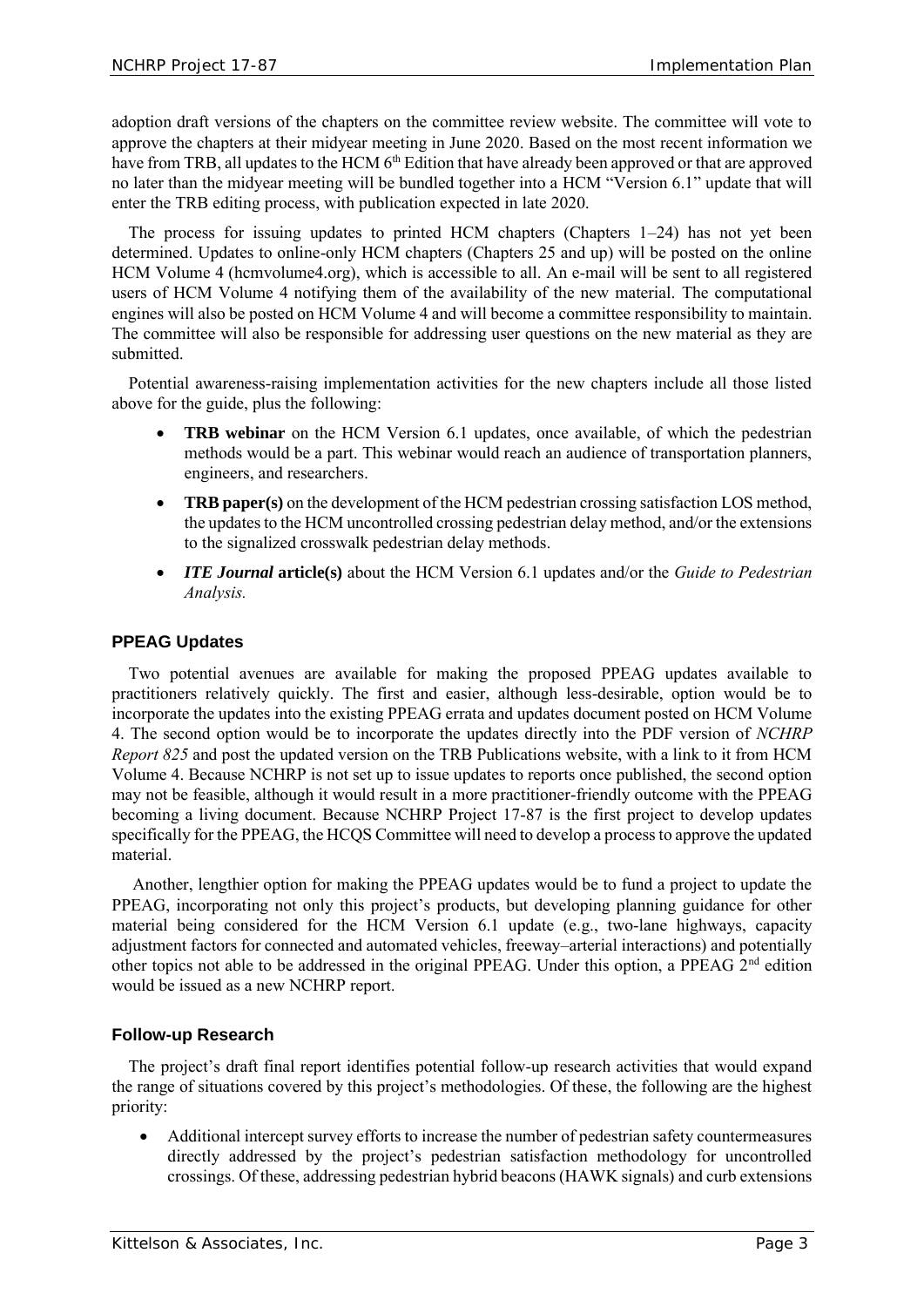are the most important, based on the input received from the project's stakeholder interviews. Although the project's methodology accounts for these and other countermeasures indirectly through their effects on motorist yielding rates and crossing distance, the research found that the specific type of countermeasure in use affected satisfaction over and above its effects on pedestrian delay. Without accounting for these measure-specific effects, the countermeasures studied by this project (median islands and RRFBs) would have an advantage over other countermeasures in applications involving prioritizing locations for treatment in part based on the forecasted improvement in pedestrian satisfaction.

- Additional intercept survey efforts to create a broadly usable pedestrian satisfaction method for signalized crosswalks that would be a counterpart to the uncontrolled crossing method. This project's research focused on signalized crosswalks with leading pedestrian intervals (LPIs) and control sites with similar characteristics (typically compact urban intersections with relatively high pedestrian volumes). However, there are many other characteristics that, due to the study focus on LPIs, were not studied (e.g., wide intersections, long cycle lengths, channelized right-turn presence) and could affect pedestrian crossing satisfaction at signalized intersections.
- Simulation modeling to validate the proposed extensions to the HCM pedestrian delay method for signalized intersections to address crosswalk closures, exclusive pedestrian phases (e.g., Barnes dance), and pedestrian-friendly actuated signal timing. Although these proposed extensions have a good theoretical basis, they are more likely to be accepted by the HCQS Committee and practitioners if they have been validated.
- Additional delay studies at uncontrolled crossings that involve crossing right- or left-turn lanes, or both. This project's validation work found that although the proposed delay method reasonably estimated average delay for these crossings, the prediction error for any given crossing with turn lanes was greater than for crossings without turn lanes, indicating that there are other, unaccounted-for factors at work. The results from this study would be used to update the delay methodology to provide reliable results in a greater variety of real-world situations.

## Potential Organizations to Lead Implementation Efforts

The previous section identified several potential organizations that could help implement NCHRP Project 17-87 products:

- **TRB,** though a webinar and potential Annual Meeting workshop, by publicizing the guide through its weekly e-newsletter, and by posting the project video on its social media channels.
- **AASHTO**, by funding an implementation phase that could include workshops, presentations, and/or follow-up research.
- **ITE, ABPB,** and similar organizations, through their conferences and member publications.

## Potential Issues Affecting Implementation

The introduction of a new publication system within NCHRP's publication office, and the associated learning curve for editors, has created a backlog of reports to be edited and published. If this backlog continues, the publication of the guide could be delayed for a number of months. Providing the report as soon as possible in a pre-publication version would get the guide into users' hands in a timely manner, while the editing process is underway.

Because of the HCM's long history as a source of LOS standards for the motor vehicle mode, many pedestrian professionals may not be aware of its multimodal content. Therefore, the new and updated methodologies proposed for the HCM have also been included as an appendix to the guide, to make them more visible to pedestrian planners. In addition, the proposed webinars and presentations will raise awareness of the methods among non-users of the HCM.